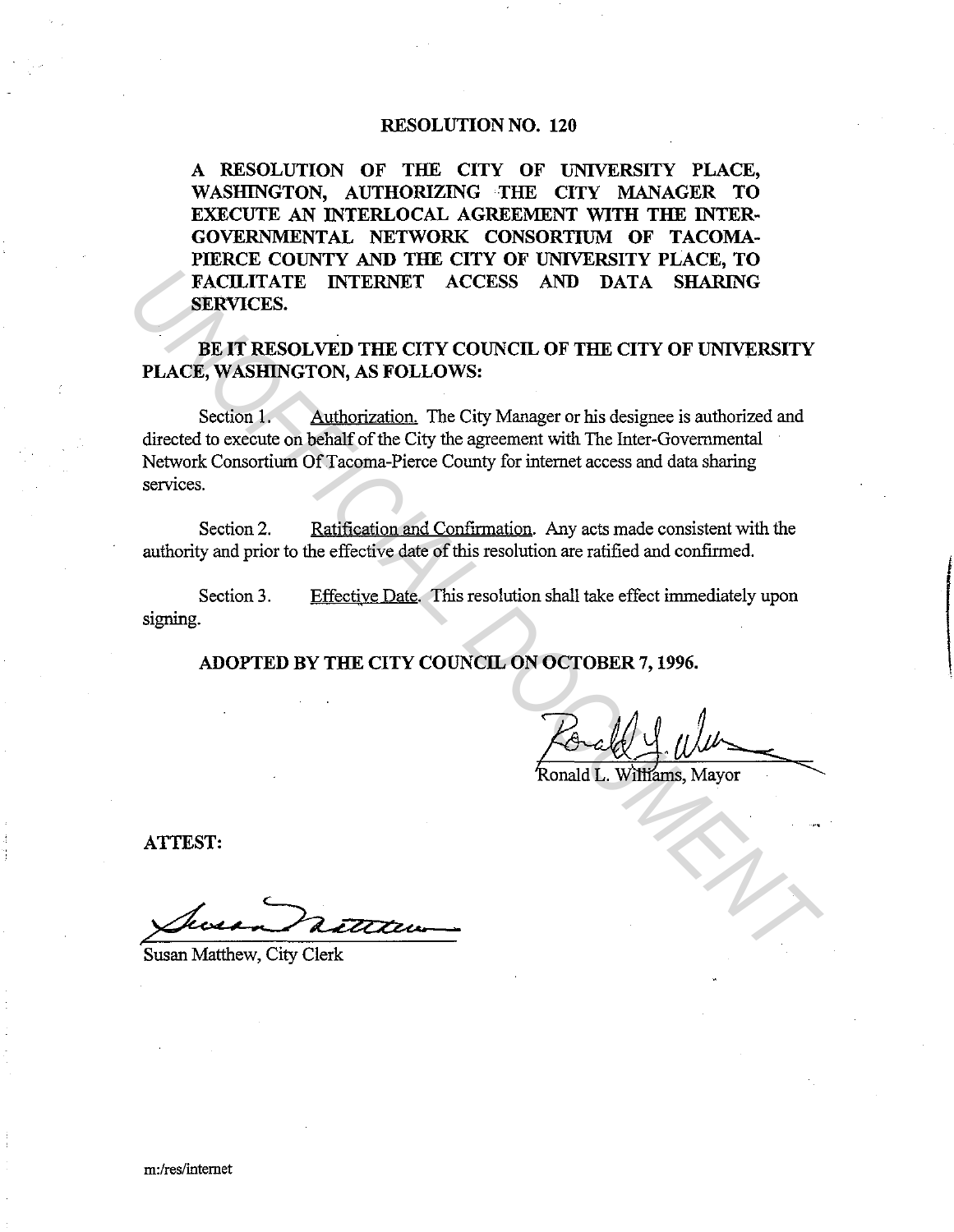# **Inter-Governmental Network Consortium of Tacoma-Pierce County**

## **"INCTPC" Agreement**

Whereas it is desirable to enter into agreement with other local public agencies desiring to connect to the publicly owned fiber optics network so to establish basic rights and obligations of the participants, and whereas Pierce County, City of Tacoma, Law Enforcement Support Agency, Tacoma Public Utilities, Tacoma Public School District No. 10, Puyallup Indian Tribe, Tacoma Public Library, Pierce Transit, Port of Tacoma, and the Tacoma-Pierce County Health Department (hereinafter referred to as "Member Agencies"), desire to enter into this Agreement to form the Inter-Governmental Network Consortium of Tacoma-Pierce County, (hereinafter referred to as "INCTPC"), an now therefor it is agreed as follows: connect to the publicly womed fiber optics naturely when the particle in the particle in the particle and the particle and whereas Pierce County, City of Tacoma, Law Enforcement Support Agency,<br>The particle anis of where t

#### **I. Nature and Purpose of Organization**

The purpose of this agreement is to facilitate computer network infrastructure between Member Agencies.

#### **II. Effective Date**

This agreement shall be in effect upon date of signature by an authorized representative of participating Member Agencies. The period January 1 to December 31 shall be known as one contract year.

#### **Ill. Joining the Consortium**

An agency may join the INCTPC by agreeing to provide a representative to attend scheduled meetings of the Consortium, identify key technical support people, communicate these names and their phone numbers to the INCTPC secretary, and by signing this agreement a Member agrees to adhere to the "Guidelines and Standards" set forth by the INCTPC.

#### IV. **RenewalfTermination**

This Agreement will be automatically renewed each year unless a Member Agency desires to terminate participation or the INCTPC desires to terminate a Member Agency's participation in the Consortium. An agency may withdraw at anytime or may be terminated at anytime. Involuntary termination will be made effective with two-thirds vote of members in attendance at the regular meeting. Assets owned by the Consortium member agencies may be removed by the terminating Agency upon termination of membership.

#### **V. Security**

••·• · 4

Each Agency is responsible for their own data security.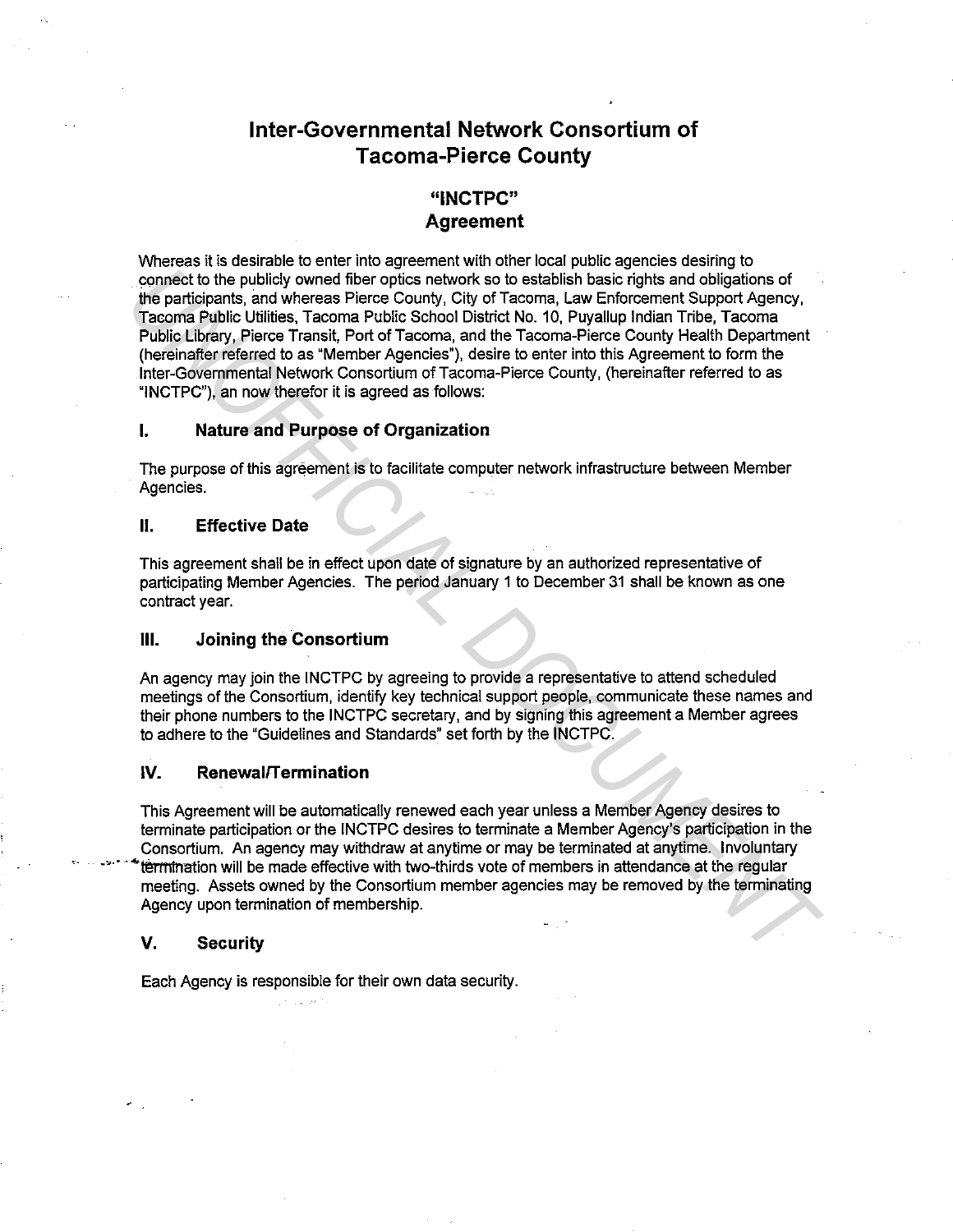#### VI. **Financing**

All costs associated with participation will be born by the Agency desiring access.

#### **VII. Goals of INCTPC**

The goals of the INCTPC include: Develop the "Guidelines and Standards" associated with interconnectivity among member agencies; Provide a forum for communication among agencies; Meet regularly to address INCTPC issues as needed; Establish officers to keep agreements and documents, facilitate meetings, maintain mailing lists, and keep notes.

#### **VIII. Ownership of Property**

Any agreements, ownership, fees associated with connectivity to equipment in this environment is not within the scope of the INCTPC but will need to be worked out between interested agencies.

#### **IX. Administration**

Each member agency will have one voting representative. Voting members can participate on decisions. Non-voting members may participate in all INCTPC activities except voting.

#### **X. Network Administration**

The City of Tacoma General Services Department will make available for INCTPC use a single mode fiber optic cable pair on the "fiber loop" with the stipulation that the City of Tacoma Information Systems act as Network Administrator and asset manager of the City's fiber pair being used for INCTPC networking. The Network Administrator will implement INCTPC "Guidelines and Standards", monitor common system pertormance, and provide technical advice to members and potential members. **Meet regularly to address INCTPC** Issues as needed; Establish officers to keep agreements and<br>documents, facilitate meetings, maintain mailing lists, and keep notes.<br>**VIII. Ownership of Property**, essassociated with con

#### XI. **Nondiscrimination**

No person shall, on the grounds of age, race, creed, color, national origin, sex marital status or the presence of nay sensory, mental or physical handicaps, be excluded from participation in or be denied the benefit of or otherwise be subjected to discrimination with regard to any activity pursuant to this Agreement.

#### **XII. Verbal Agreements**

No alteration or variation of the terms of this Agreement and no oral understanding or agreements not incorporated herein shall be binding unless made in writing and signed by all agencies participating in the INCTPC.

**2. 《《天赋》中书**